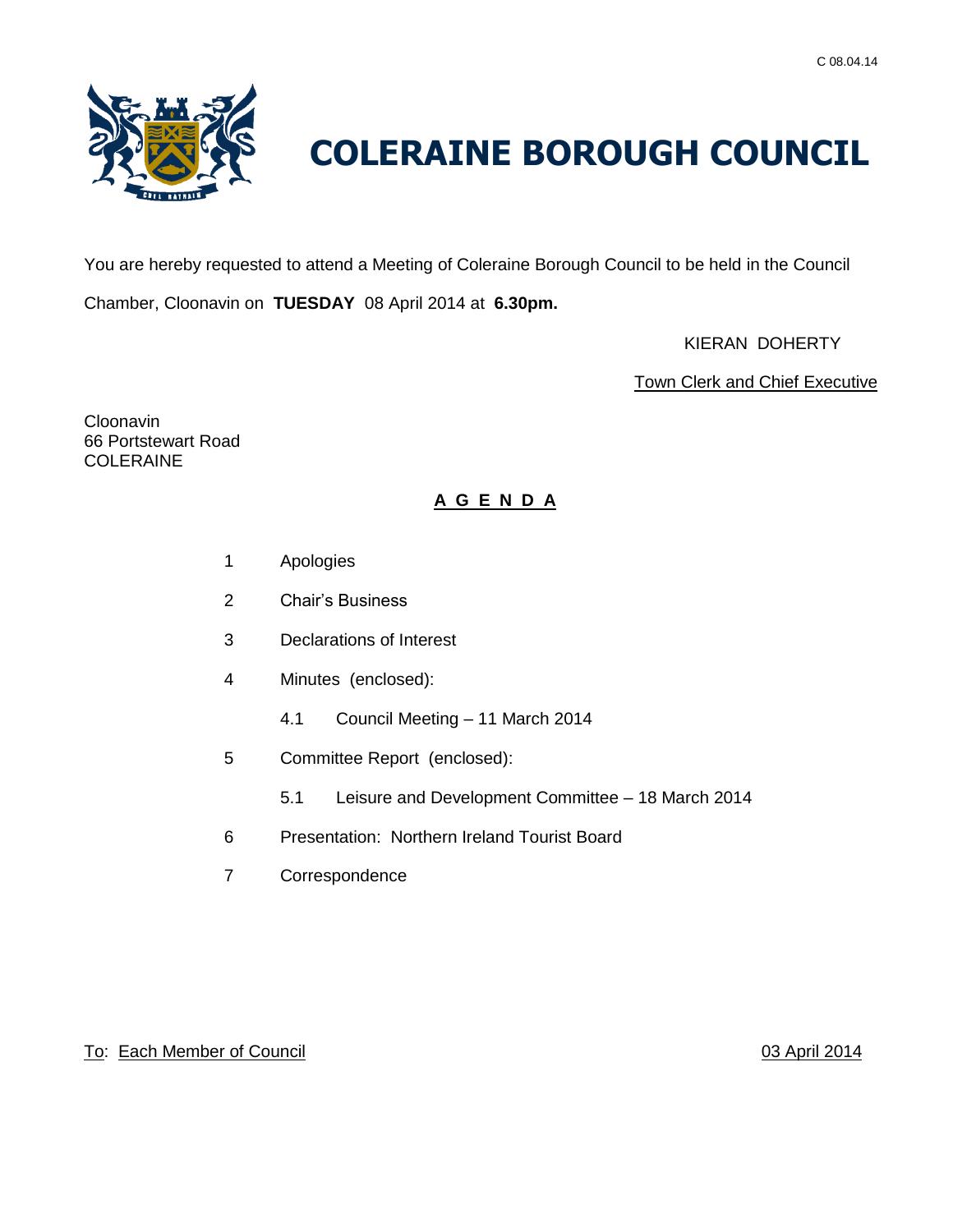| <b>Meeting</b> | <b>Council</b>                                                                                                                                                                                                                       |
|----------------|--------------------------------------------------------------------------------------------------------------------------------------------------------------------------------------------------------------------------------------|
| Date and Time  | 11 March 2014 at 6.30pm                                                                                                                                                                                                              |
| Location       | Council Chamber, Cloonavin                                                                                                                                                                                                           |
| Chair          | The Mayor, Councillor D Harding                                                                                                                                                                                                      |
| <b>Present</b> | Deputy Mayor, Councillor M Fielding                                                                                                                                                                                                  |
|                | Aldermen W Creelman, P Fielding, M Hickey and N Hillis<br>Councillors C Alexander, C Archibald, T Clarke, S Cole,<br>G Duddy, B Fitzpatrick, R Holmes, W King, M Knight-McQuillan,<br>R Loftus, W McCandless, C Sugden and S Quigley |
| In Attendance  | Acting Chief Executive, Director of Leisure and Development, Head of<br>Development Services, Head of Leisure Services and Administrative<br>Assistant                                                                               |

# **1 APOLOGIES**

Apologies were recorded for Alderman McClure, Councillors Barbour and Boyle.

#### **2 CHAIR'S BUSINESS**

#### **2.1 Congratulations**

The Mayor congratulated Mr Kieran Doherty on his new position as Chief Executive, commencing 01 April 2014, and wished him every success for the forthcoming year.

Mr Doherty thanked the Mayor for his comments.

#### **3 DECLARATIONS OF INTEREST**

There were no declarations of interest.

# **4 PRESENTATION - NORTH COAST EDUCATION VILLAGE**

It was agreed that the above presentation be received at this stage of the Meeting.

The Mayor welcomed the following representatives to the Meeting:

Mr J Frizelle, Principal and Ms A Passmore, North Coast Integrated School Mr J Platt, Principal and Ms S Lamont, Millburn Primary School Mr P Reid, Principal, Millstrand Integrated Primary School

Ms Passmore and Mr Frizelle outlined their vision for an Education Village with primary schools from all sectors of the community sharing a campus with North Coast Integrated College. Primary schools would each have their own nursery unit and there would be partnership across all sectors from pre school upwards, with tailored arrangements to assist and develop the Village community. The wider community would also benefit through use of the Education Village facilities.

The Education Village Steering Group had engaged in consultation with the University of Ulster as a first step towards exploring, with the Department of Education, the possiblity of developing a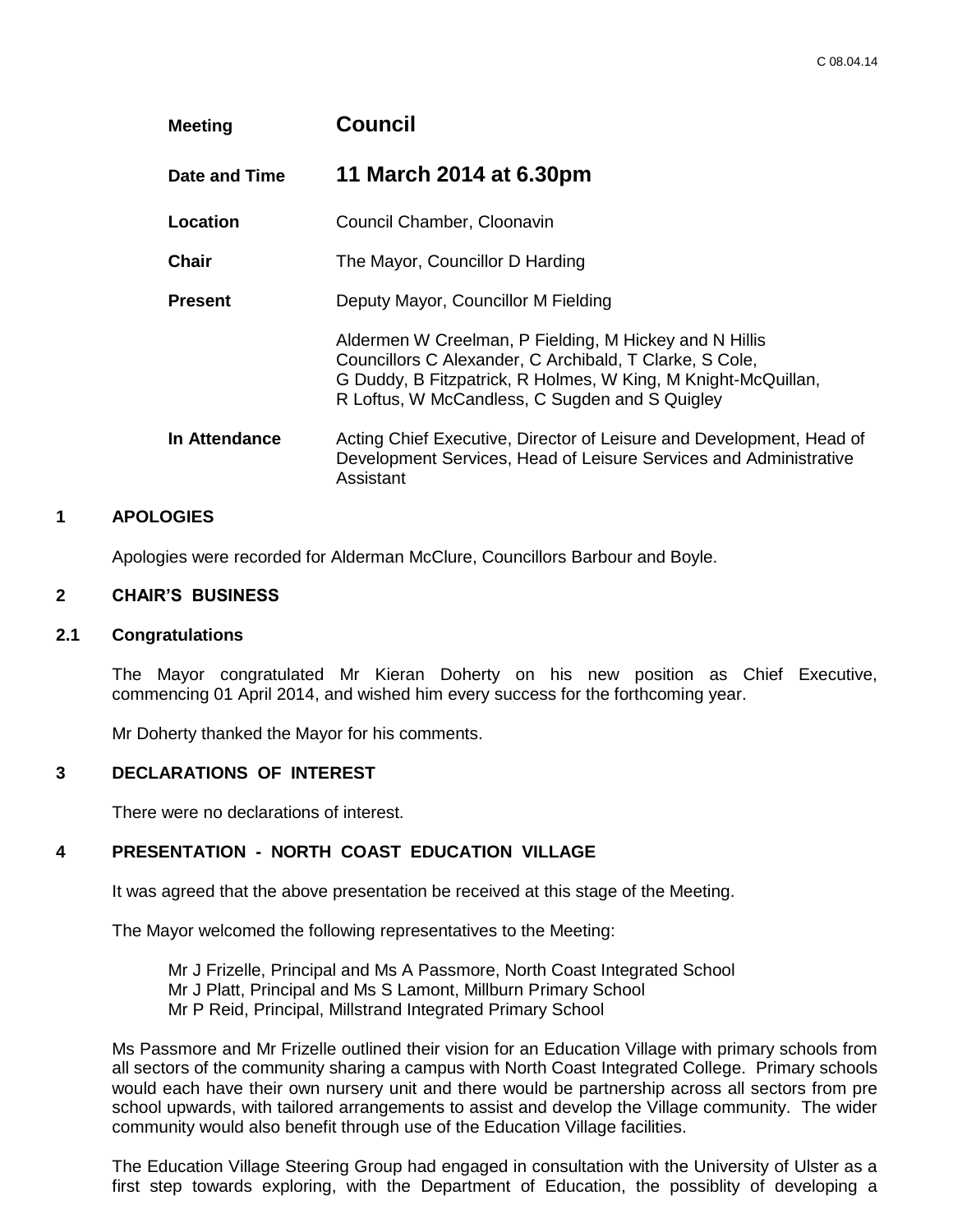campus-based school with the University. The representatives sought a letter of support from Council for the proposal as Expressions of Interest required to be submitted to the Department of Education by 31 March 2014.

The representatives answered various Members' questions. The Mayor thanked the representatives for attending after which they withdrew from the Meeting.

Following discussion it was decided that there was not enough information or time to form a corporate view on the proposal.

**Agreed:** On the proposal of Councillor Duddy and seconded by Councillor Sugden that individual Members could indicate their support for the proposal if so desired.

#### **5 MINUTES**

The Minutes of the Council Meeting of 11 February 2014 were confirmed and signed.

#### **5.1 Portrush Harbour Boatsheds**

Following Members' questions the Corporate Director of Leisure and Development provided an update on the time schedule for decontamination of the boatsheds and addressing the needs of the fishermen. It was noted that options and costs, with regard to the future of the boatsheds, would be presented to Members at a later date.

#### **6 COMMITTEE REPORT**

#### **6.1 Leisure and Development Committee**

The Chair, Councillor McCandless, moved the adoption of the Leisure and Development Committee Report; this was duly seconded by Alderman Hillis.

#### **6.2 'In Committee'**

It was agreed that a number of items be considered 'In Committee' at the end of the Meeting.

#### **6.3 Proposed Fees and Charges (part only) 2014-2015 Service Area: Harbours and Marina**

#### **● Portballintrae Harbour**

Following discussion it was proposed by Councillor Alexander and seconded by Councillor Holmes that Council apply an appropriate charge for Portballintrae Harbour.

**Agreed:** On the amendment proposed by Councillor Duddy and seconded by Alderman Fielding that Council defer this matter until costs were provided for Portballintrae Harbour.

# **7 DATE FOR DIARY**

The Acting Chief Executive advised Members of the following diary date:

i) 02 April 2014 – Governance Workshop at 6.30pm

If there were urgent issues the Corporate Affairs Committee Meeting would be held at 6.30pm followed by the Workshop.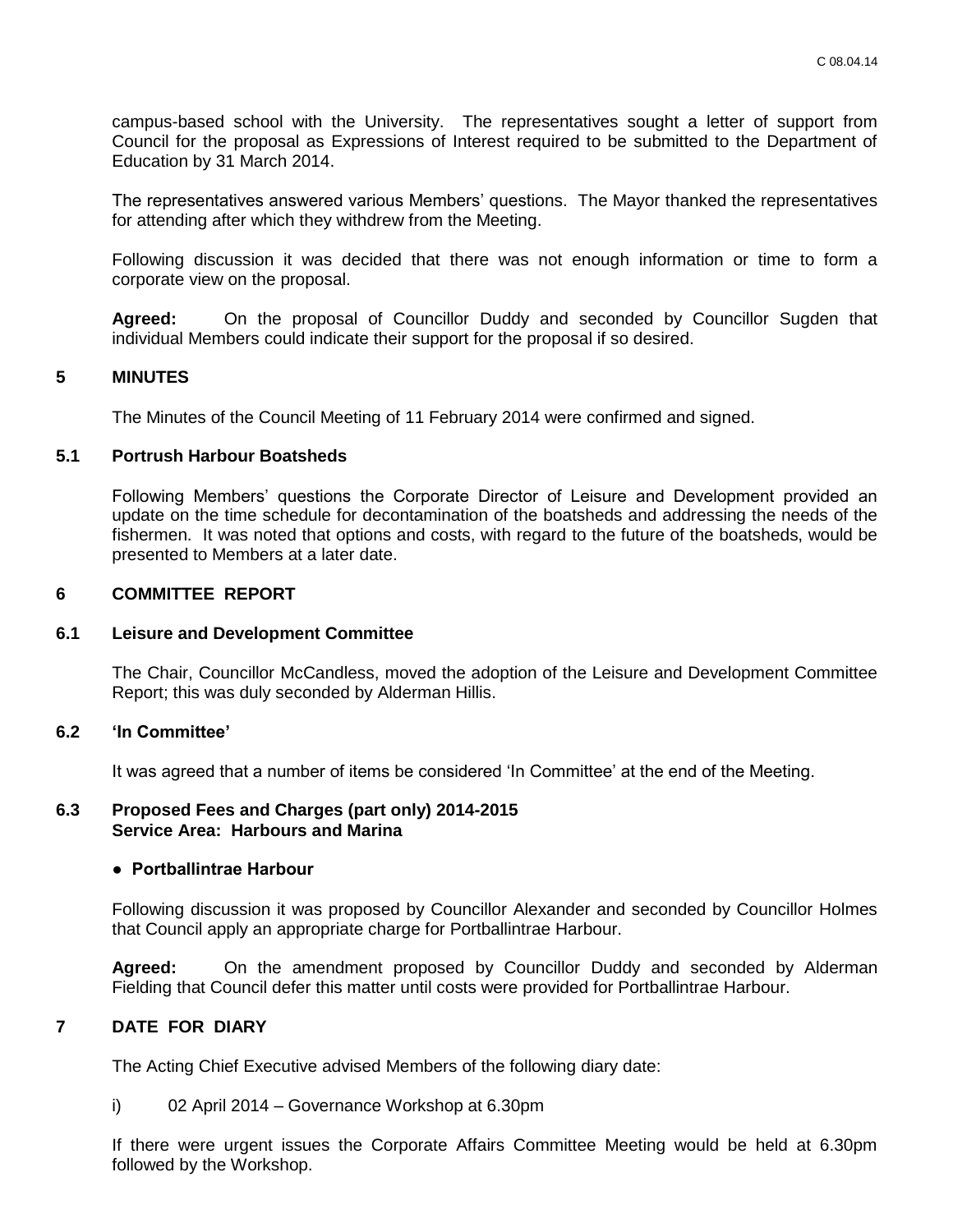# **8 DOCUMENTS FOR SEALING**

Resolved that the following document be sealed:

Deed of Dedication **Council to Coleraine Rugby Football & Cricket Club** – Lands at Rugby Road, Coleraine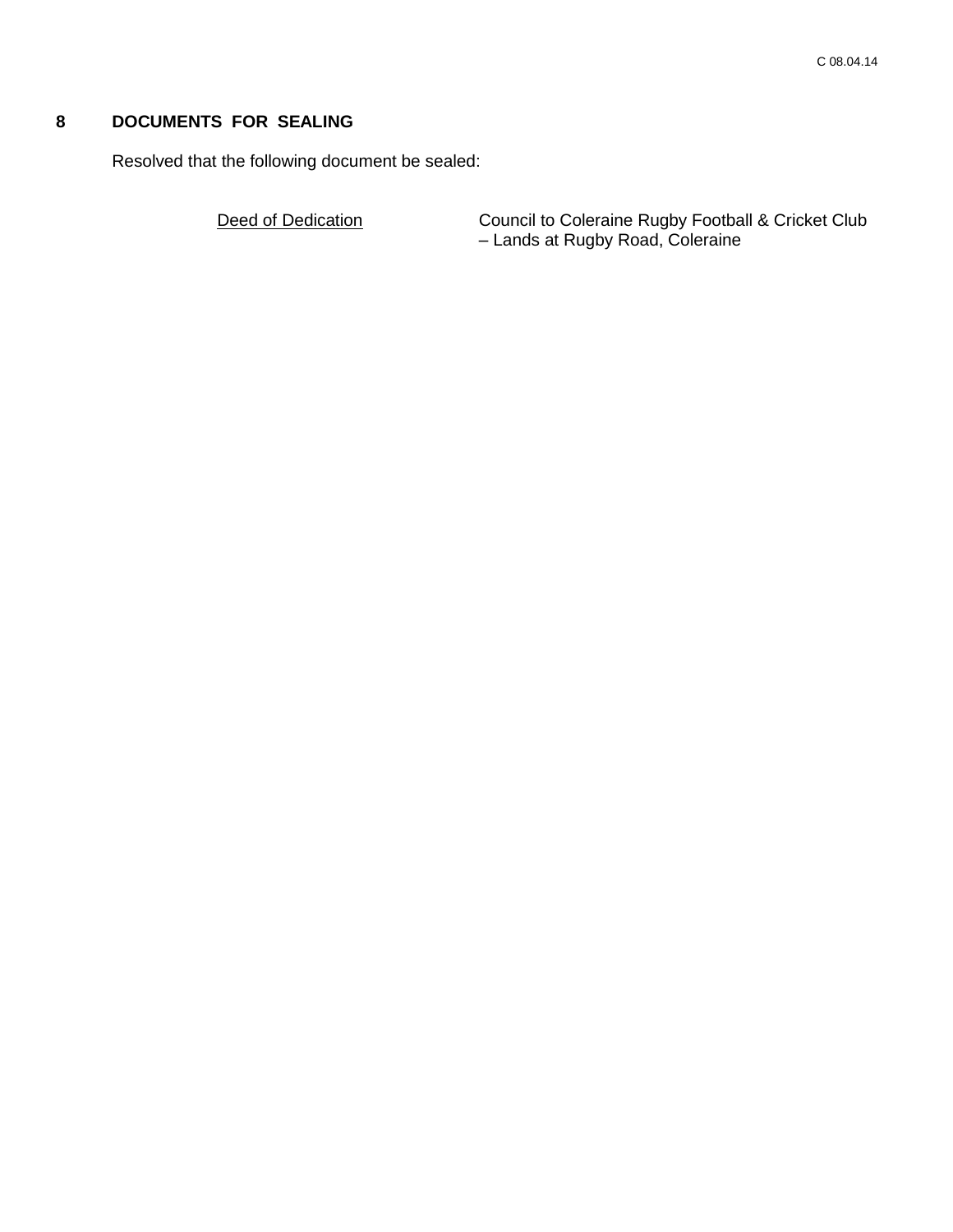| <b>Meeting</b> | <b>Leisure and Development Committee</b>                                                                                                                                                         |
|----------------|--------------------------------------------------------------------------------------------------------------------------------------------------------------------------------------------------|
| Date and Time  | 18 March 2014 at 6.30pm                                                                                                                                                                          |
| Location       | Bann View Committee Room, Cloonavin                                                                                                                                                              |
| <b>Chair</b>   | <b>Councillor W McCandless</b>                                                                                                                                                                   |
| <b>Present</b> | Aldermen P Fielding, M Hickey, N Hillis and J McClure<br>Councillors Y Boyle and M Knight-McQuillan                                                                                              |
| In Attendance  | Corporate Director of Leisure and Development, Head of<br>Development Services, Head of Leisure Services, Community<br>Development Manager, Regeneration Manager and<br>Administrative Assistant |

# **1 APOLOGIES**

An apology was recorded for Councillor Barbour.

#### **2 CHAIR'S BUSINESS**

There was no Chair's business.

# **3 DECLARATIONS OF INTEREST**

There were no declarations of interest.

# **4 REQUESTS FOR PRESENTATIONS**

There were no requests for presentations.

# **5 LEISURE AND DEVELOPMENT SERVICES' REPORT**

Consideration was given to the Leisure and Development Services Report (previously supplied).

#### **5.1 Essential Improvements to Portrush and Portstewart Harbours for Commercial Fishing Interests**

The Head of Leisure Services advised Members that, as part of an ongoing improvement programme for Portrush and Portstewart Harbours, discussions had taken place with the Department of Agriculture and Rural Development (DARD) with a view to accessing potential funds to assist in the delivery of essential projects with particular focus in meeting the needs of commercial fishing interests. A funding opportunity was currently available through DARD and the European Fishery Fund.

The capital spend for the eligible work, as detailed in the Report, was estimated to be £240,000. The potential grant allocation would be £173,500 representing a capital outlay for Council of circa £68,500 with spend to be completed by September 2015. If the application was successful a further report would be brought back for Members' consideration.

**Recommended:** That Council submit an application to DARD for the essential improvements to Portrush and Portstewart Harbours.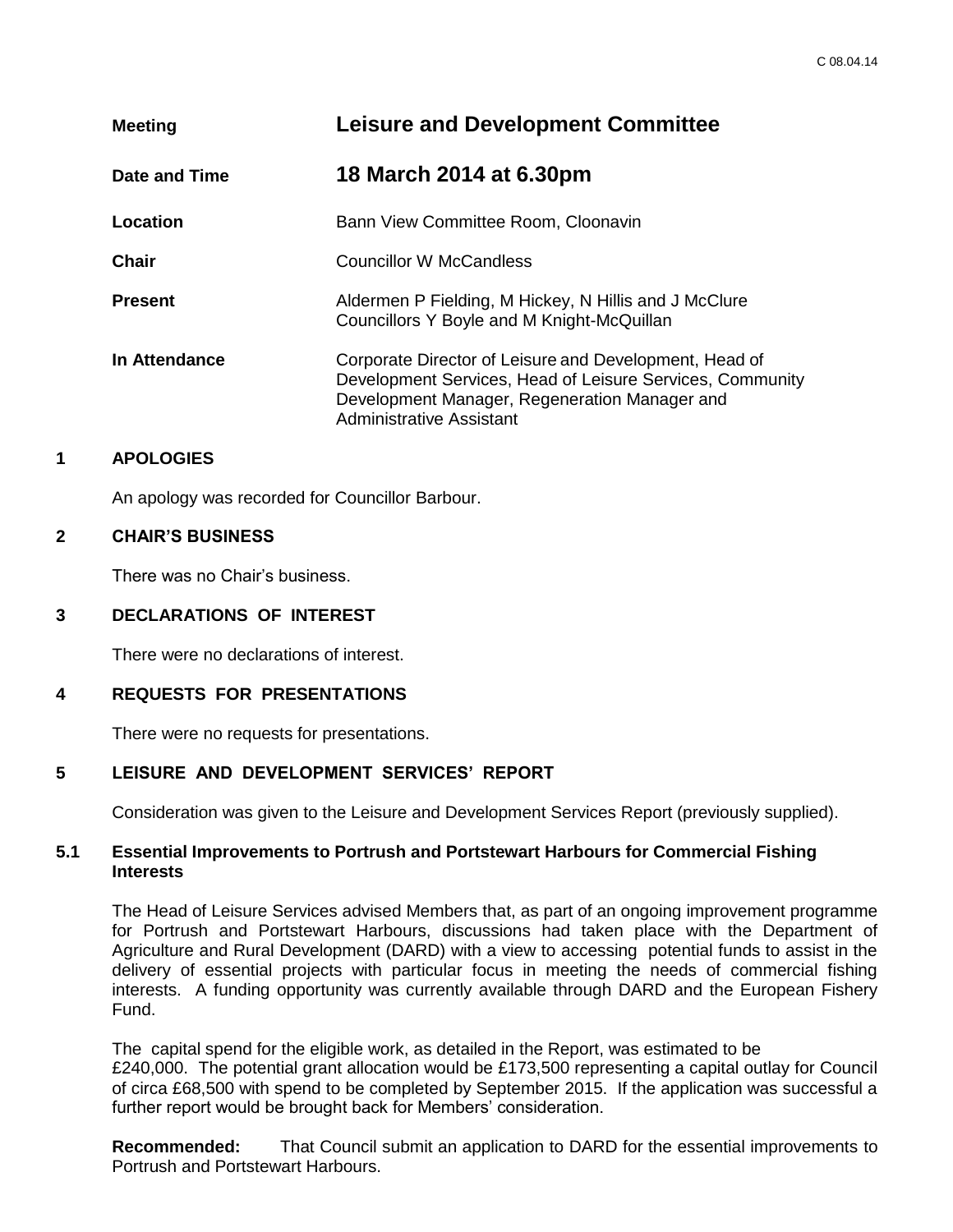# **5.2 Good Relations Action Plan 2014-15**

Consideration was given to the Good Relations Strategy and Action Plan 2014-15 as contained in Appendix 1 of the Report.

The Community Development Manager introduced Ms Joanne Kinnear, BJM Chartered Accountants, who was in attendance to present the Causeway Coast and Glens Good Relations Audit 2014.

Ms Kinnear highlighted the key issues and detailed the following five programmes:

- 1 Good Relations Youth Programme
- 2 Promotion of a Shared Community Programme
- 3 Promotion of Positive Cultural Citizenship Programme
- 4 Celebration of Cultural Diversity Programme
- 5 Promotion of Positive Dialogue and Action Learning Programme

Following Members' questions the Chair thanked Ms Kinnear for the presentation after which she withdrew from the Meeting.

The total cost of delivery of the Action Plan was £114,947 for Council. It was anticipated that OFMDFM would provide grant of £86,210 resulting in net cost to Council of £28,737.

**Recommended:** That Council approve the Good Relations Plan and associated costs subject to match funding from OFMDFM.

# **5.3 DCAL Community Festivals Fund 2014-15**

The Community Development Manager advised Members that a letter had been received from the Department of Culture, Arts and Leisure (DCAL) offering Council funding of £11,600 for 2014-15 to deliver another tranche of Community Festivals Fund. The total fund towards a small grants programme would be £23,200.

**Recommended:** That Council accept the offer of £11,600 funding from DCAL.

#### **5.4 Strategic Development of Council's Caravan Parks**

The Corporate Director of Leisure and Development provided a short presentation following the Council Workshop held on 12 March 2014 when Members were asked to consider the Strategic Purpose, Strategic Statement and Objectives relevant to the future development of Juniper Hill and Carrick Dhu Caravan Parks.

#### **Strategic Purpose**

Based upon stakeholder prioritisation, the purpose of Council owning and operating caravan sites was deemed to be:

- Income generation for the benefit of the ratepayer
- To directly enhance the local tourism economy
- To indirectly benefit the wider economy in the Borough

#### **Strategy Statement**

To communicate and endorse Council's intention to develop the caravan parks in a manner that achieved the purpose above, the following strategy statement was advocated:

To develop Council's caravan parks to 5\* standard to the satisfaction of the customer, for the benefit of the ratepayer.